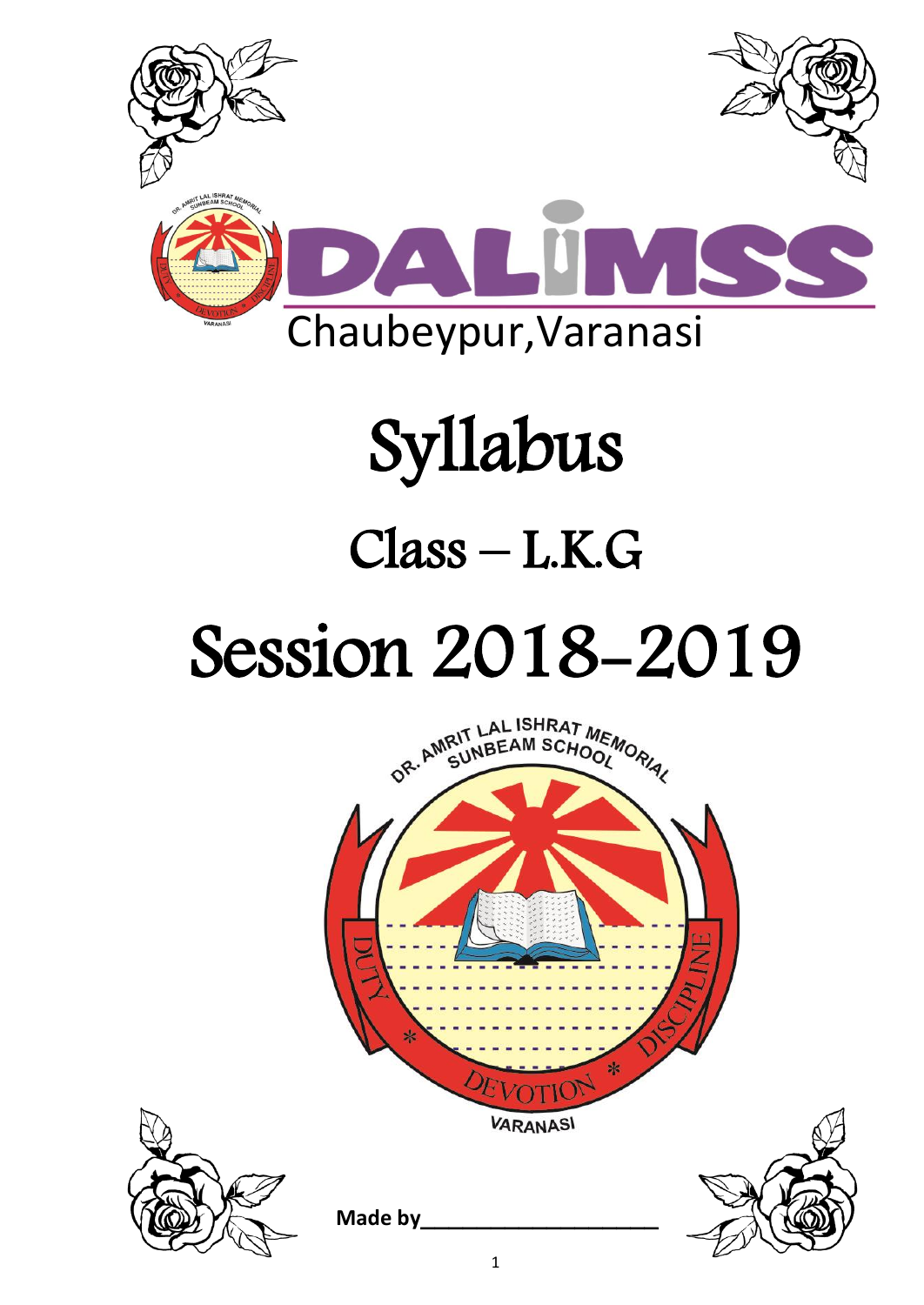

## **English Written:**

- **1.**Write **A** to **Z**
- **2.**Alphabets Capital and small letters A *a* to Z z
- **3.**Match the same alphabets.
- **4.**Recognise the first alphabet.

**English Writing Book:- P.G. 2 to 8**

**English Oral : i.** Hit Some Sixes………. (Rhymes) **ii.** A.B.C………. (Rhymes) **Picture Book: - 1.** My Bedroom 2. My Body **Note: 1.** Every Friday **Activity**/**Drawing**. **2.** Worksheet.

## **Hindi Written:**

- **1.**v ls v% rd fy[kksA
- 2.समान स्वरों को मिलाइए।
- **3.**[kkyh txg HkjksA(स्वर)
- **4.**O;atu d] ls .k rdA
- **5.**[kkyh txg HkjksA(व्यंजन)

**Hindi Writing Book:- P.G. 2 to 8**

**Hindi Oral: i.** प्रार्थना **ii.** सवेरा **¼dfork½**

#### **Maths Written:**

- **1.**Counting 1 to 50.
- **2.**Write the missing number.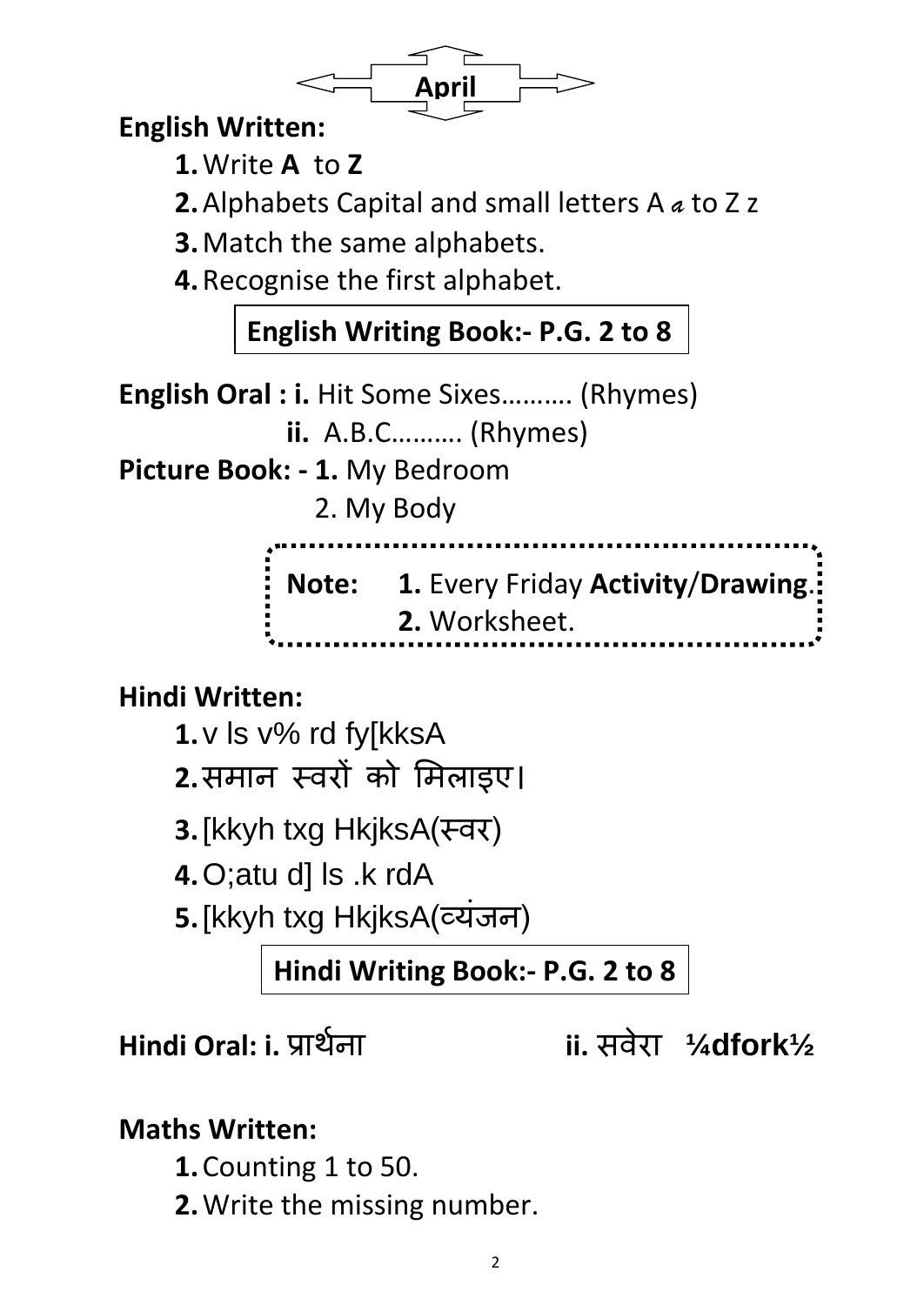**3.**Match the same number.

**4.**Big and small.

**5.**Count and write.

#### **Maths Oral:** Counting **1** to **50**



#### **English Written:**

**1.** Alphabets Capital and small letters A a to Z z.

**2.**Vowels

**3.**Circle the vowels – a, e, i, o, u.

**4.** Fruits name – 5

## **Hindi Writing Book:- P.G. 8 to 11**

**English Oral: i.** (Rhymes)

**ii.** Number Rhymes

**iii**. Fruits Name

**Picture book-** My brother's Birthday **Hindi Written:**

1. व्यंजन त से ज तक।

2.खाली स्थान में उचित अक्षर भरिए।

3.चित्र देखकर प्रथम वर्ण लिखिए।

**4.**क से ज तक लिखो।

**Hindi Oral: 1.** कंप्यटू र **2.** चगनती

**Hindi Writing Book:- P.G. 9 to 15**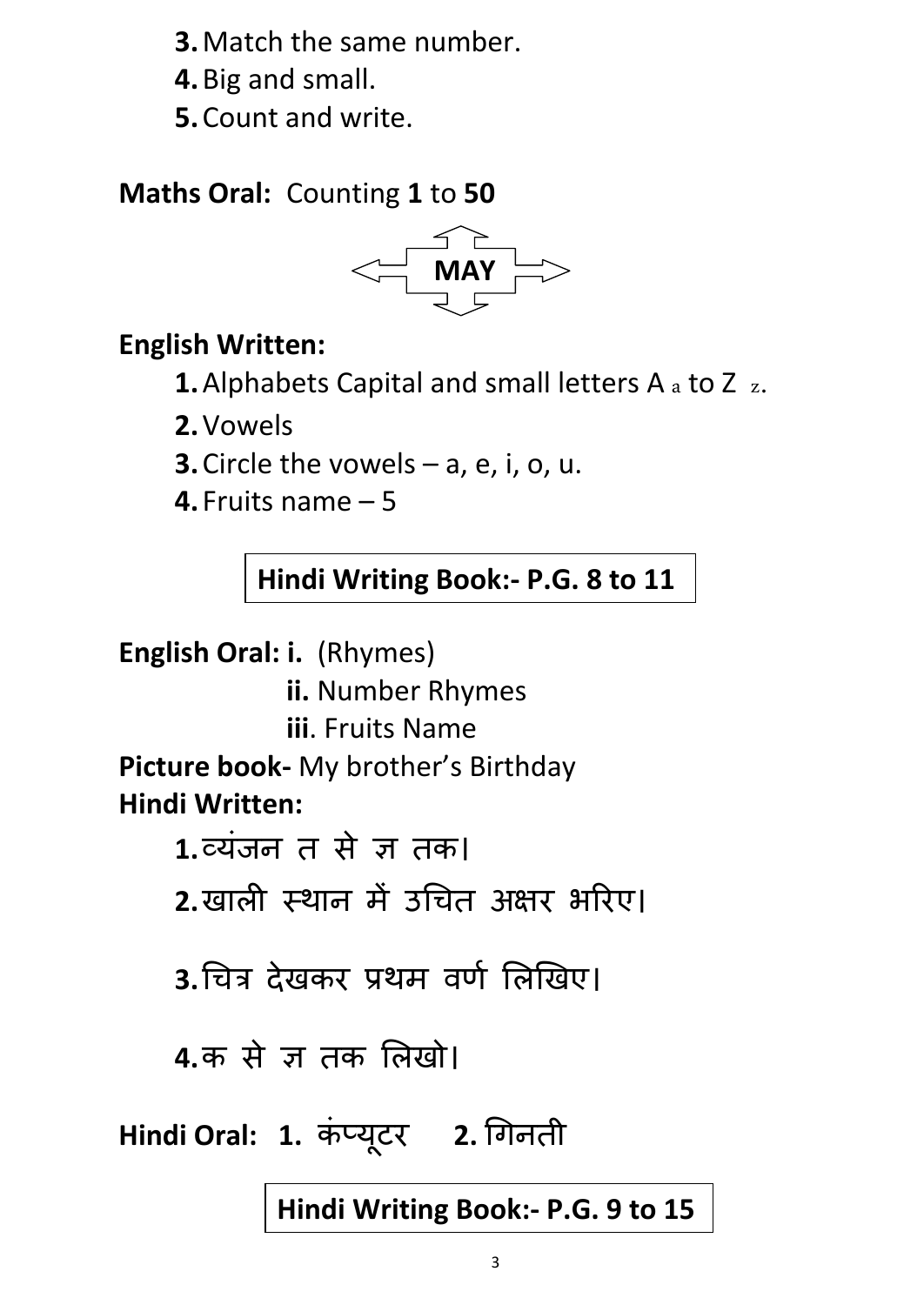## **Maths Written:**

- **1.** Tall and short.
- **2.** Fat and slim.
- **3.**Increasing and Decreasing order.
- **4.**Numbers and Number name 1, 2, 3**.**
- **5.** Shape name  $\bigcirc$  Circle.

**Maths Oral: 1.** Numbers name **2.** Shape - Circle



- **English :-** Revision
- **Hindi :-** Revision
- **Maths :-** Revision





**Unit-I**

## **English Written**

- **1.**Vowel Sound a,e,i,o,u.
- **2.**Cat, Bat, Mat.
- **3.**Hen, Red, Leg.
- **4.** Zip, Nib, Pin.
- **5.** Boy, Toy, Dog / Sun, Bus, Hut.
- **6.**Use of A/An.

## **English Writing Book:- P.G. 16 to 22**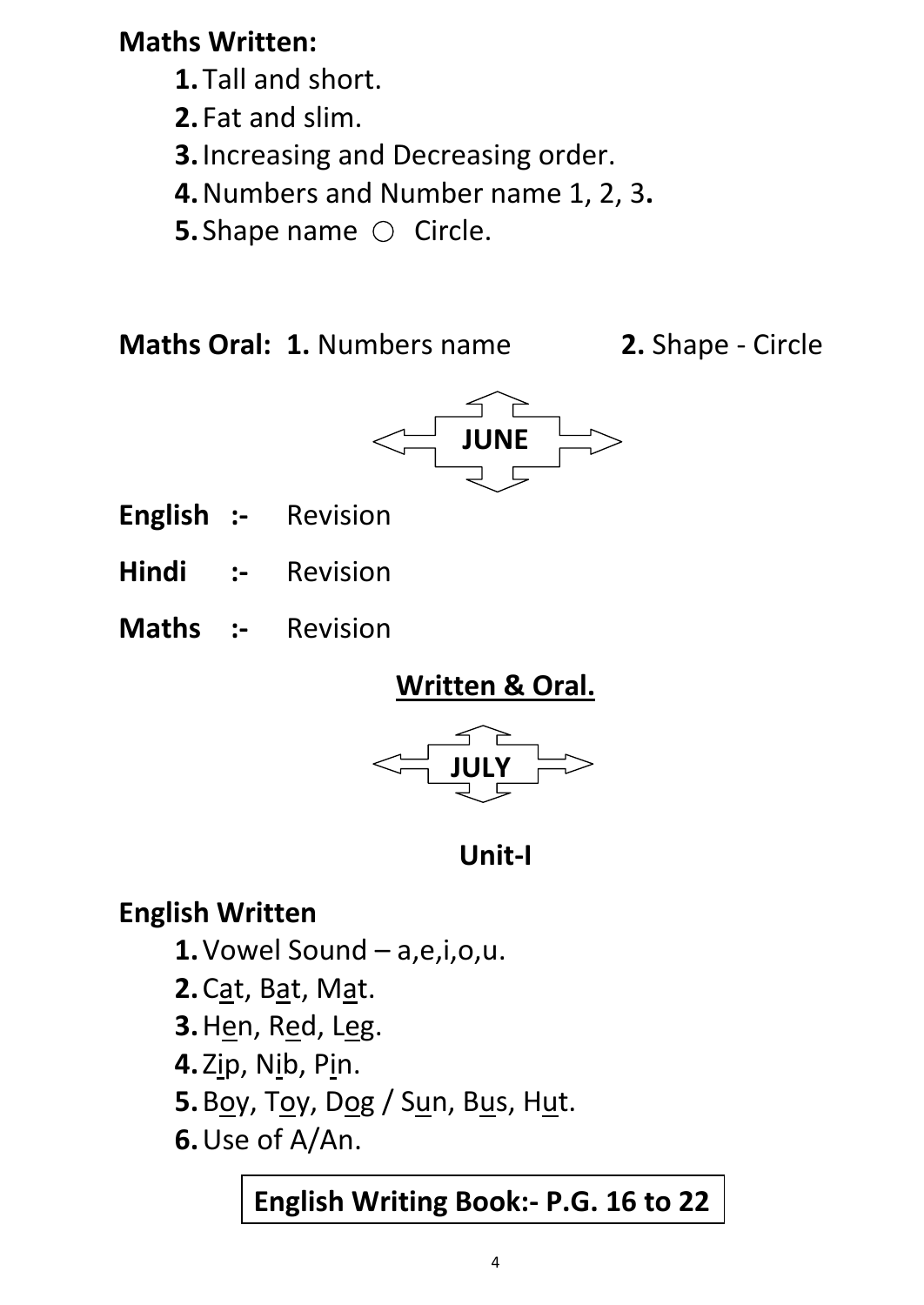**English Oral:** Rhymes: **- 1.** Rub-A-Dub-Dub

**2.** Humpty Dumpty.

**Picture Book–** Our Clothes.

#### **Hindi Written:**

1.चित्र देखकर सही शब्द पर (√) का चिन्ह लगाइए। 2.चित्रों को उनके नाम के प्रथम वर्ण से मिलाइए।

3.पहले आने वाले अक्षर लिखिए।

**4.बाद में आने वाले अक्षर लिखिए।** 

<u>5.क से ज़ तक लिखिए।</u>

**Hindi Oral:** 1. ट्रैफिक-मैन 2. पतंग

#### **Maths**

- **1.**Counting 51 to 70.
- **2.**Numbers name 4 to 6.
- **3.**Up and Down / Heavy and Light.
- **4.**Match the objects with number & name.
- **5.** Shape name Square.

**Maths Oral - 1. Counting, 2. Numbers Name** 3.Shape name – Circle, Square.



**Unit-II**

#### **English Written**

**1.**Use of – I, We, You.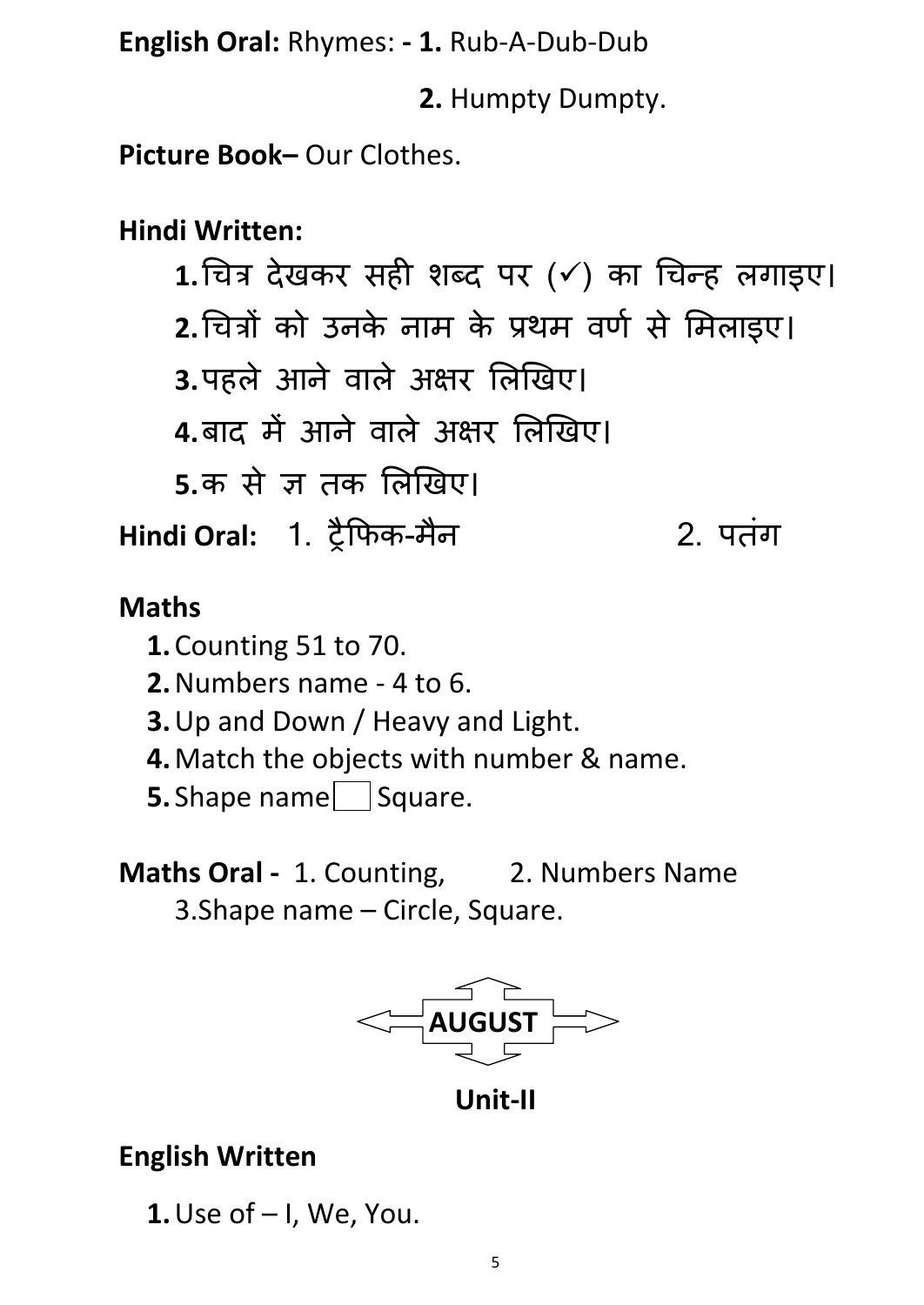**2.**Use of He / She (Genders).

**3.**Use of this / These.

**4.** Flower name.

**English Writing Book:- P.G. 23 to 29**

## **English Oral: (Rhymes)**

**1.**Baa-Baa Black Sheep **2.** Little Girl, Little girl. **Picture Book** – Vegetables. **Hindi Written:**

1.बीच में आने वाले अक्षर लिखिए।

- 2.संयुक्त अक्षर लिखिए।
- **3.**दो वर्थ वाऱे शब्द।
- **4.**दो वर्ों को ममऱाकर शब्द बनाइए।

**Hindi Writing Book:- P.G. 23 to 29**

**Hindi Oral:** dfork;sa%&**1.** तोता **2.** बबल्ऱी मौसी।

## **Maths Writing Book:- P.G. 22 to 35**

#### **Maths**

- **1.** Less and more.
- **2.**Near and for.
- **3.**Counting 70 to 80.
- **4.**Numbers name 7 to 10.
- **5.**What comes before?

## **Maths Oral-**

1. Counting.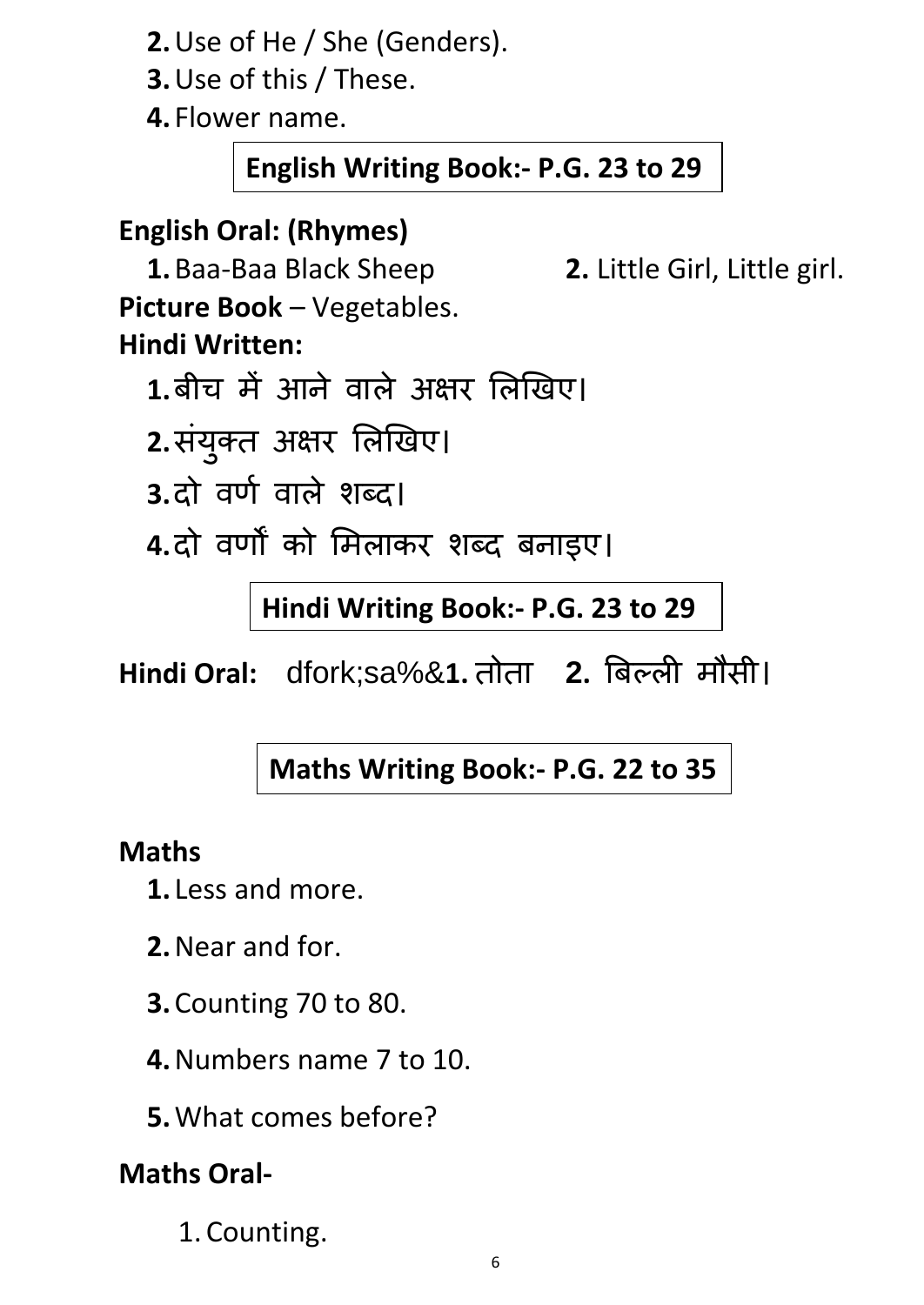- 2.Numbers name
- 3. Shapes name



**Half-Yearly**

## **English Written**

- **1.**Use of That / Those.
- **2.**Use of Yes / No.
- **3.**Animals name Pet / Wild.
- **4.**Write the pictures name.

## **English Writing Book: - P.G. 30 to 37**

**English Oral: (Rhymes) i.** Teddy bear, Teddy bear. **Picture Book:-** My fruits basket.

**Hindi Written:**

- **1.**ईश भज।
- **2.**तीन वर्थ वाऱे शब्द।
- **3.**जोड़कर पढ़िए और लिखिए।
- **4.**श्र ुतऱेख।

**Hindi Oral:** 1. आऱ 2. सेब 3. देश की शान।

## **Hindi Writing Book:- P.G. 30 to 37**

## **Maths**

- **1.**Counting 81 to 90.
- **2.**What comes after?
- **3.**Numbers name 1 to 10.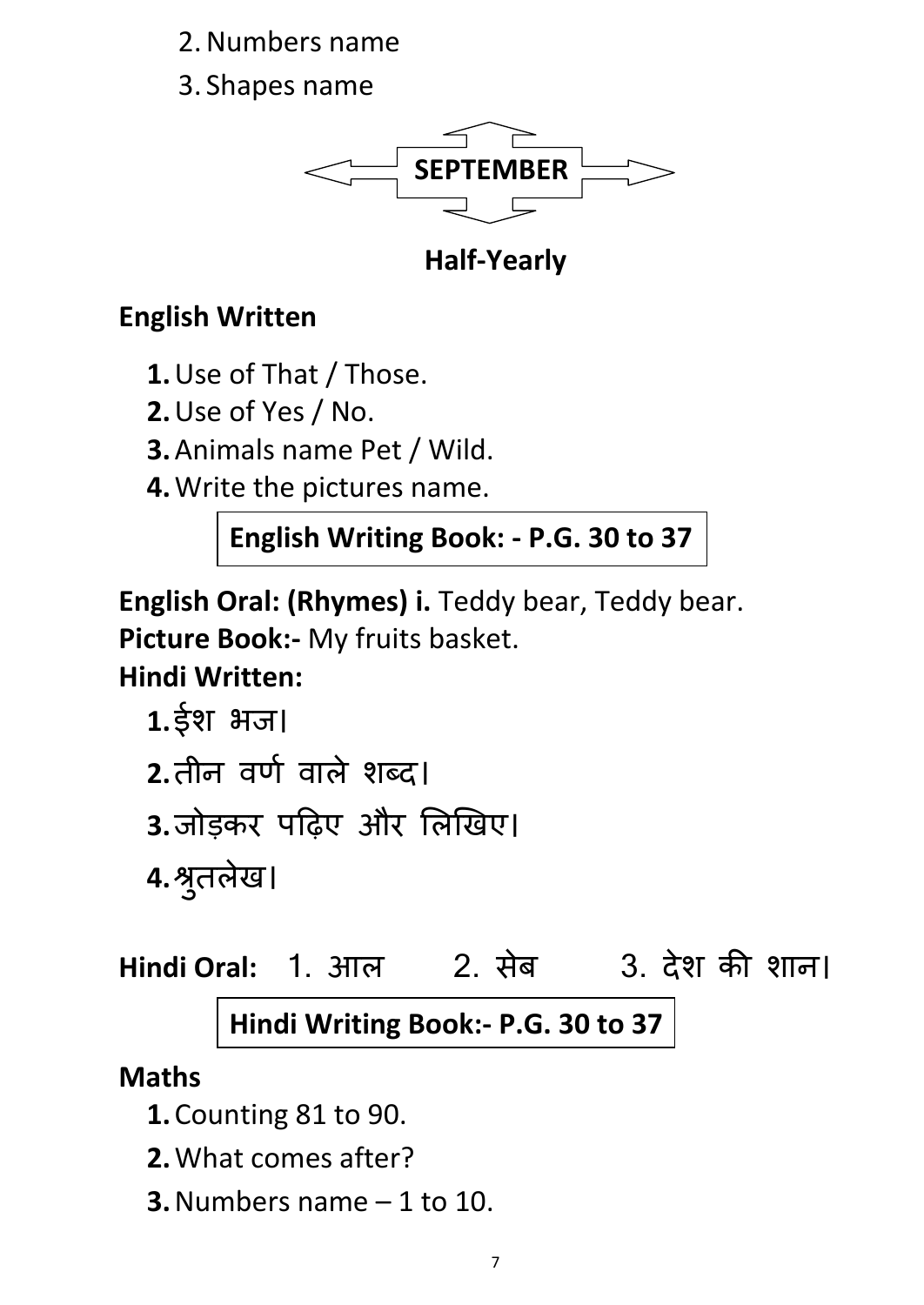- **4.** Shape **name Rectangular.**
- **5.**What comes between?
- **6.**

## **Maths Oral-**

- 1. Counting 1 to 100.
- 2.Numbers name 1 to 10.
- 3. Shapes name.



## **English Written**

- **1.**Use of On/In.
- **2.**Colours name -5.
- **3.**Vegetables name -5.
- **4.**Dictation of 3 or 4 letters.

## **English Writing Book:- P.G. 38 to 44**

## **English Oral: (Rhymes)**

**1.** Five little soldiers.

**Picture Book: -** My Town

## **Hindi Written:**

**1-**तीन वर्थ- नमन, िमन, पऱक

**2-**चित्र पहचान कर नाम लिखिए

**3-**चित्र देखकर वाक्य पुरे कीजिए

**4-**िार वर्थ वाऱे शब्द

## **Hindi Writing Book:- P.G. 38 to 44**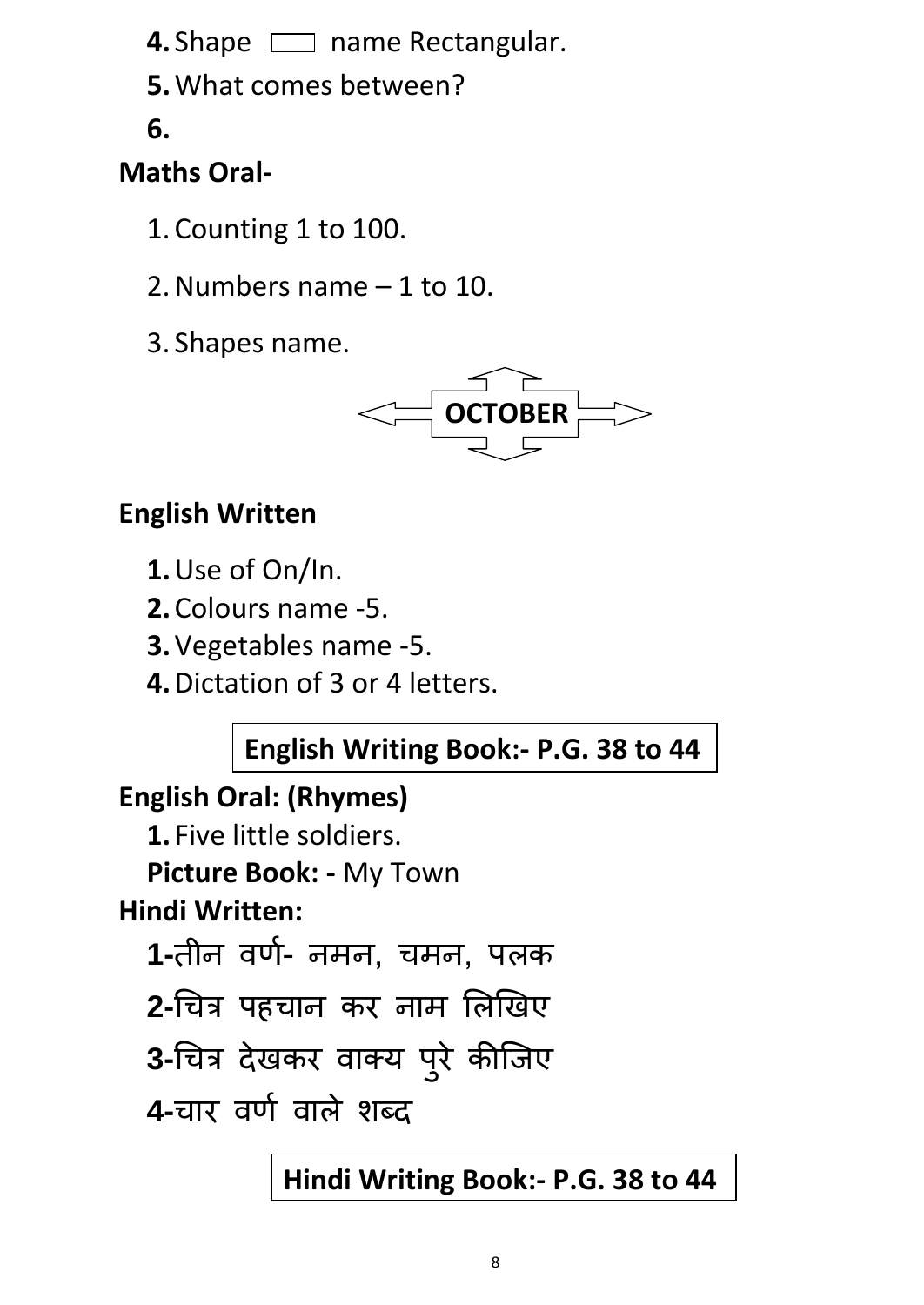## **3-** िंदा मामा

#### **Maths Written**

- 1. Counting 91 to 100.
- 2.Ordering of Numbers.
- 3.Addition.
- 4. Shape name  $\triangle$  Triangle.
- 5.Addition on the number line.

## **Maths Oral-**

- **1.**Counting.
- **2.** Shapes name.



**Unit-III**

## **English Written**

- **1.**Parts of body.
- **2.**Opposites.
- **3.** Transport name.

## **English Writing Book:- P.G. 45 to 56**

**Hindi Written:**

**1.**िार वर्थ – जोड़कर शब्द बनाइए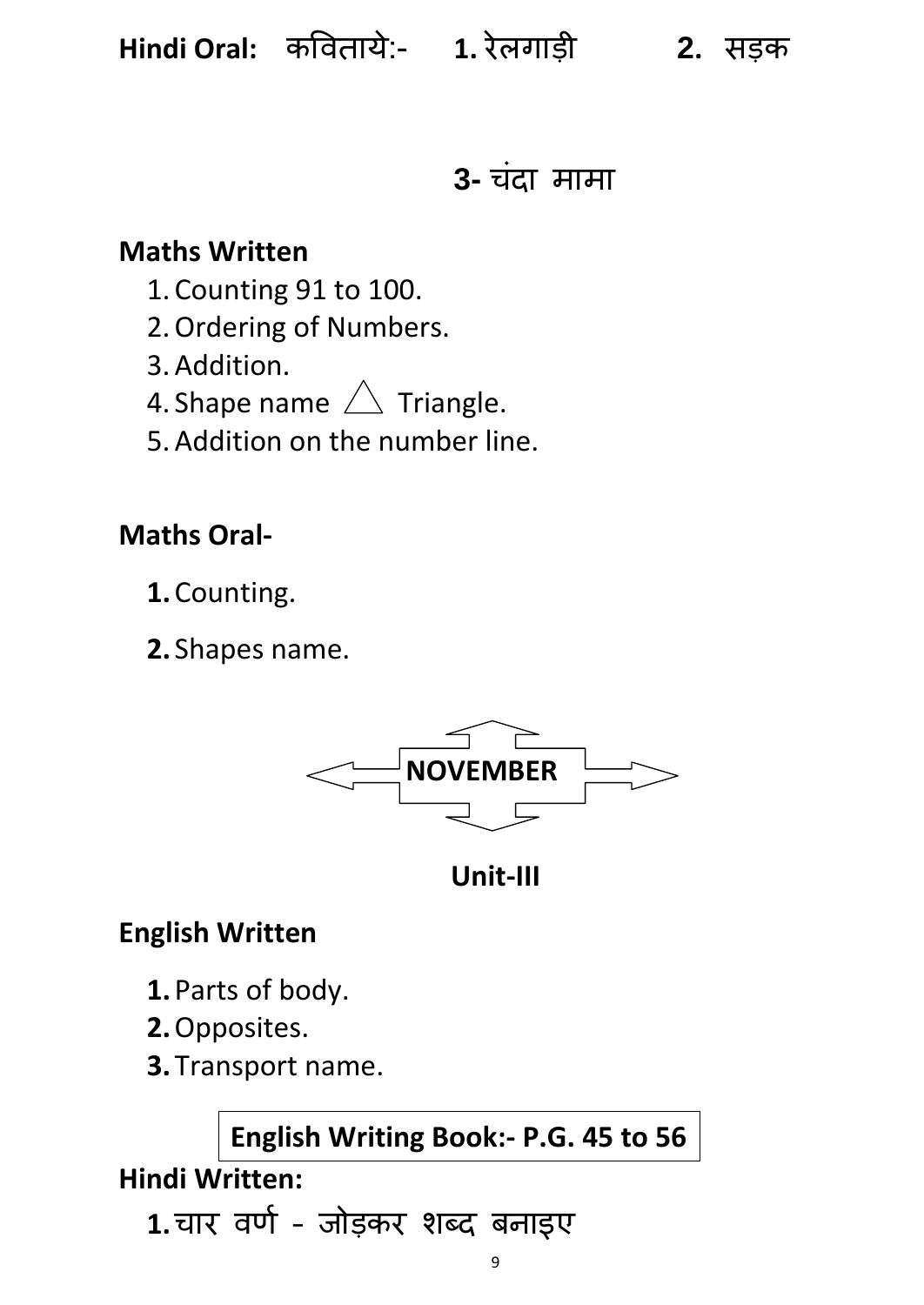**2.**चित्रों की सहायता से वाक्य परु े कीजजए

**3.**चित्र देखकर शब्द लिखिए

4.चित्र देखकर सही शब्द पर (v) का चिन्ह लगाइए

**Hindi Writing Book:- P.G. 45 to 56**

**Hindi Oral:** चिड़ड़या

#### **Maths Written**

- **1.**Reverse counting 10 to 1.
- **2.** Subtraction
- **3.**Number name 11 to 13.
- **4.** Shape (*oval.*

## **Maths Oral-**

- 1. Counting.
- **2.**Numbers name.



## **English Written**

- **1.**Use of What.
- **2.**Days name.
- **3.**Dictation.

**English Writing Book:- Left work**

#### **Hindi Written:**

- **1.**िार वर्थ (टमटम)
- **2.**नए शब्द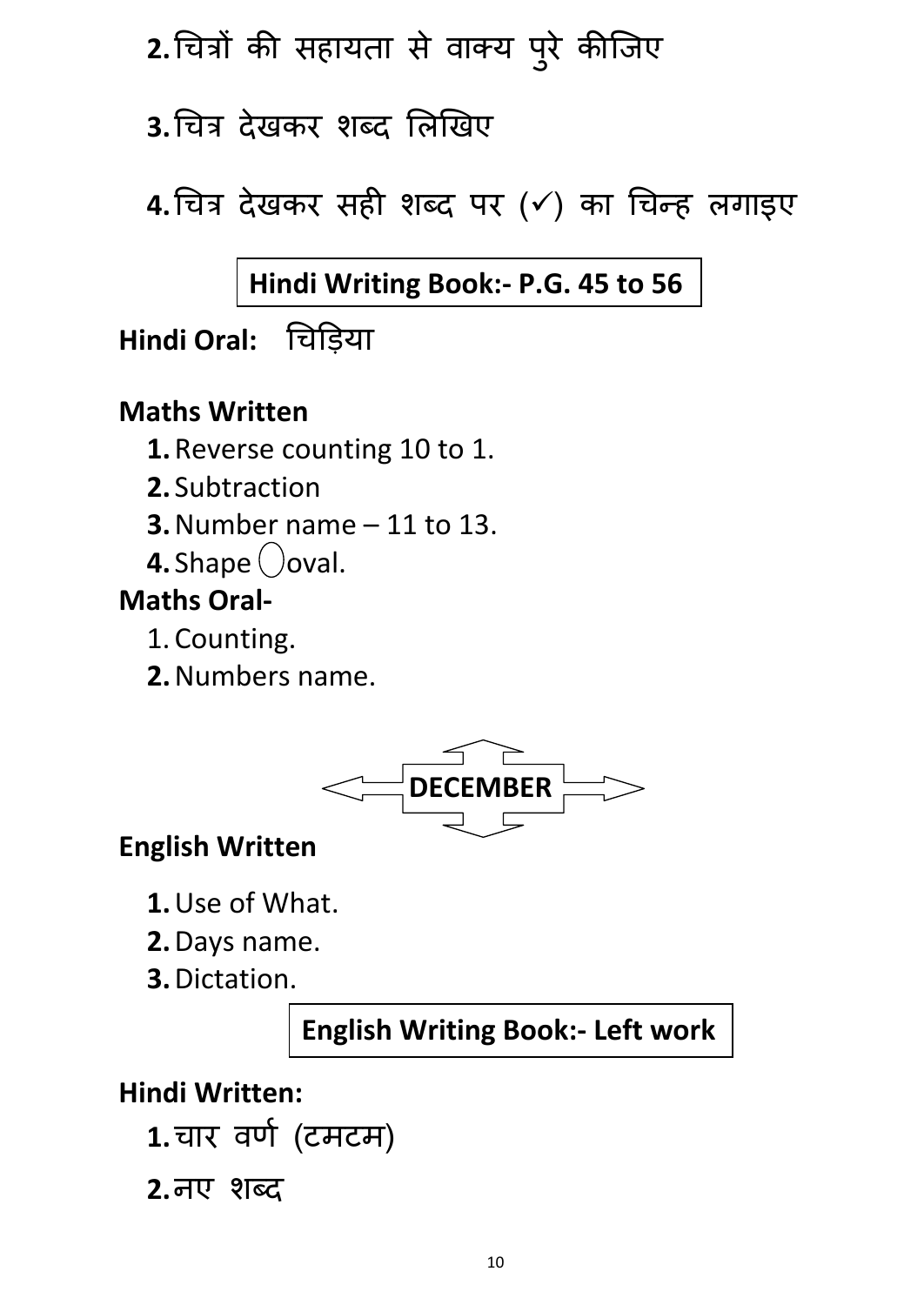

## **Hindi Writing Book:- Left work**

#### **Hindi oral:**

**1.**कहानी A

#### **Maths Written.**

- **1.** Subtraction on number line.
- **2.**Numbers name 14 to 17.
- **3.**Indian currency.

#### **Maths Oral-**

- 1. Table of 2 & 3.
- 2.Numbers name.



**Unit-IV**

## **English Written**

- 1.How many.
- 2. Conversation
- 3. Let us have Fun.

## **English Oral**

- 1.Our country.
- 2. Festivals.

## **Hindi Written:**

- 4.बारह खड़ी
- 5. प्यासा कौआ (चित्रकर्ा)